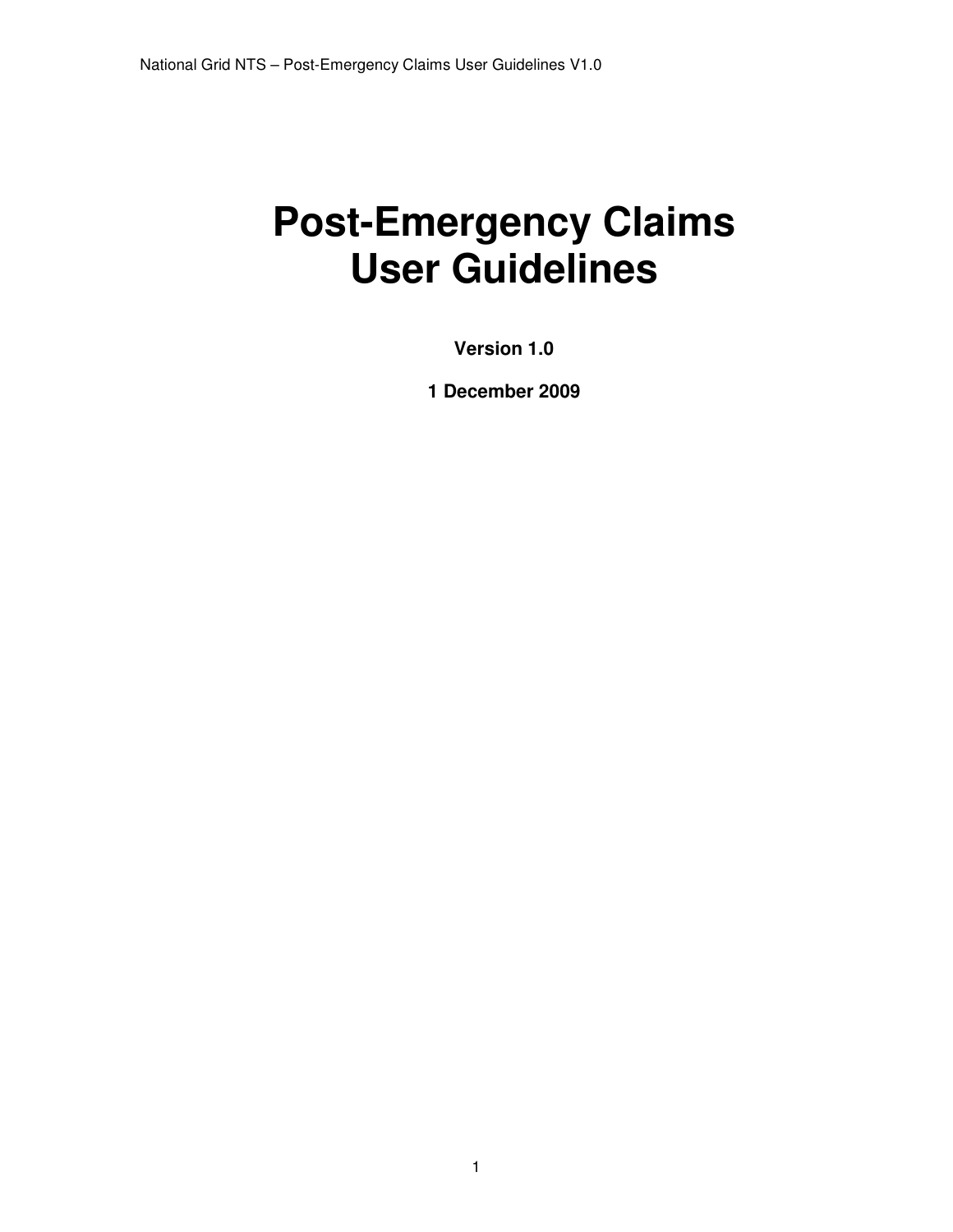## **Post Emergency Claim – User Guidelines Contents**

- 1. Introduction
- 2. What constitutes an eligible Claim?
- 3. OCM Physical Market Offer- Posting
	- a. Posting an OCM Physical Market Offer
	- b. Register a nominated EOD Quantity that reflects the Physical Market Offer
	- c) Submit a P70/71 Interruption Notice to National Grid NTS
- 4. OCM Physical Market Offer accepted as a Trade
	- a. Register a Physical Trade Re-nomination
	- b. Modify the nominated EOD Quantity set in Section 3.b

#### 5. - Submitting a Post Emergency Claim

- a. When is a Claim submitted?
- b. Who does the Claimant submit the Claim to?
- c. Claim Submission Claimant to National Grid NTS Interface
- d. Claimant to National Grid NTS Interface spreadsheet
- e. PEC Price Justification
- 6. Post-Emergency Claim validation processes
	- a. National Grid NTS 'sense check' validation
	- b. xoserve PEC validation Scale-back and the Economic Price Assessment Trigger processes
		- i) Scale-back process taking account of Claimant Daily Imbalance position
		- ii) Economic Price Assessment Trigger
	- c. Ofgem Economic Price Assessment Process
	- d. Settlement of PECs
- 7. Post-Emergency Claims Process Flows
- 8. Publication, Notification Arrangements and Contact **Details** 
	- a. Publication of PEC information
	- b. Contact Details
- **9. Version History**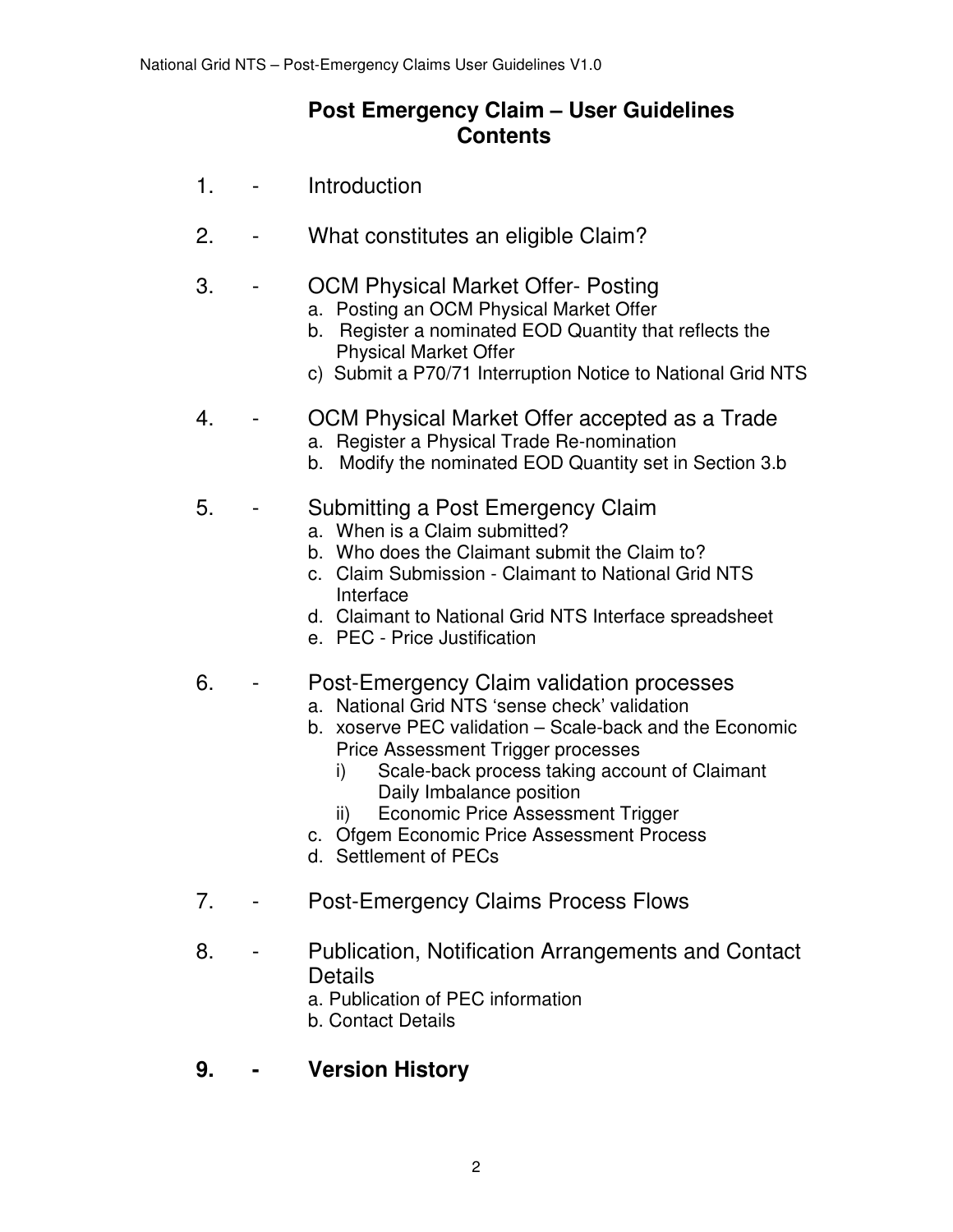## **Post-Emergency Claims - User Guidelines**

## **1. Introduction**

These Guidelines have been developed as a result of the implementation of Modification Proposal 0260 - 'Revision to the Post Emergency Claim Arrangements'.

The intent of this document is to provide User Guidelines that detail the processes and procedures Users are required to undertake when seeking to submit an eligible Post-Emergency Claim (PEC) relating to additional gas supplied to the UK Gas System during a Gas Deficit Emergency (GDE).

As well as providing comprehensive Guidelines associated with the PEC process this document also includes reference material which facilitates the registration of Physical Market Offers (and trades) onto the OCM Physical Market and the reciprocal Physical Renomination processes required to be registered on the UK link System (Gemini).

These Guidelines will provide interface and communication details associated with the PEC process including:

- **i.** Proformas
- **ii.** File Formats
- **iii.** Contact Details
- **iv.** Forms of Communication
- **v.** Process Flows

#### **2. What constitutes an eligible Claim?**

In respect of the additional gas supplied during the GDE, the User is entitled to apply for recompense of financial losses suffered and may achieve this by submitting a Post-Emergency Claim (PEC) to National Grid NTS.

In accordance with UNC section Q 4.2.6 a User may submit a PEC:

"Where a User (the "Claimant") believes that it will suffer a financial loss by reason of being paid only the relevant price in respect of any gas delivered to the Total System on a Day during a Gas deficit Emergency (at stage 2 and higher) (but not in respect of a quantity of gas which exceeds the amount of the Claimant's Daily Imbalance if any under paragraph Q4.2.2 (a)".

A User may submit a PEC to National Grid NTS where the Network Emergency Coordinator (NEC) has declared a Gas Deficit Emergency Stage 2+ for the period that the claim relates to.

In relation to each relevant Gas Day for which a Claimant wishes to submit a PEC; the Claimant must have posted a Market Offer (in relation to a Gas Deficit Emergency on the OCM Trading System prior to a Stage 5 (Restoration) being declared by the NEC.

The Claimant must:

**i.** have been able to source additional gas supplies above their relevant demand for example, through emergency instructions from the NEC to maximise supplies (Stage  $1+$ ).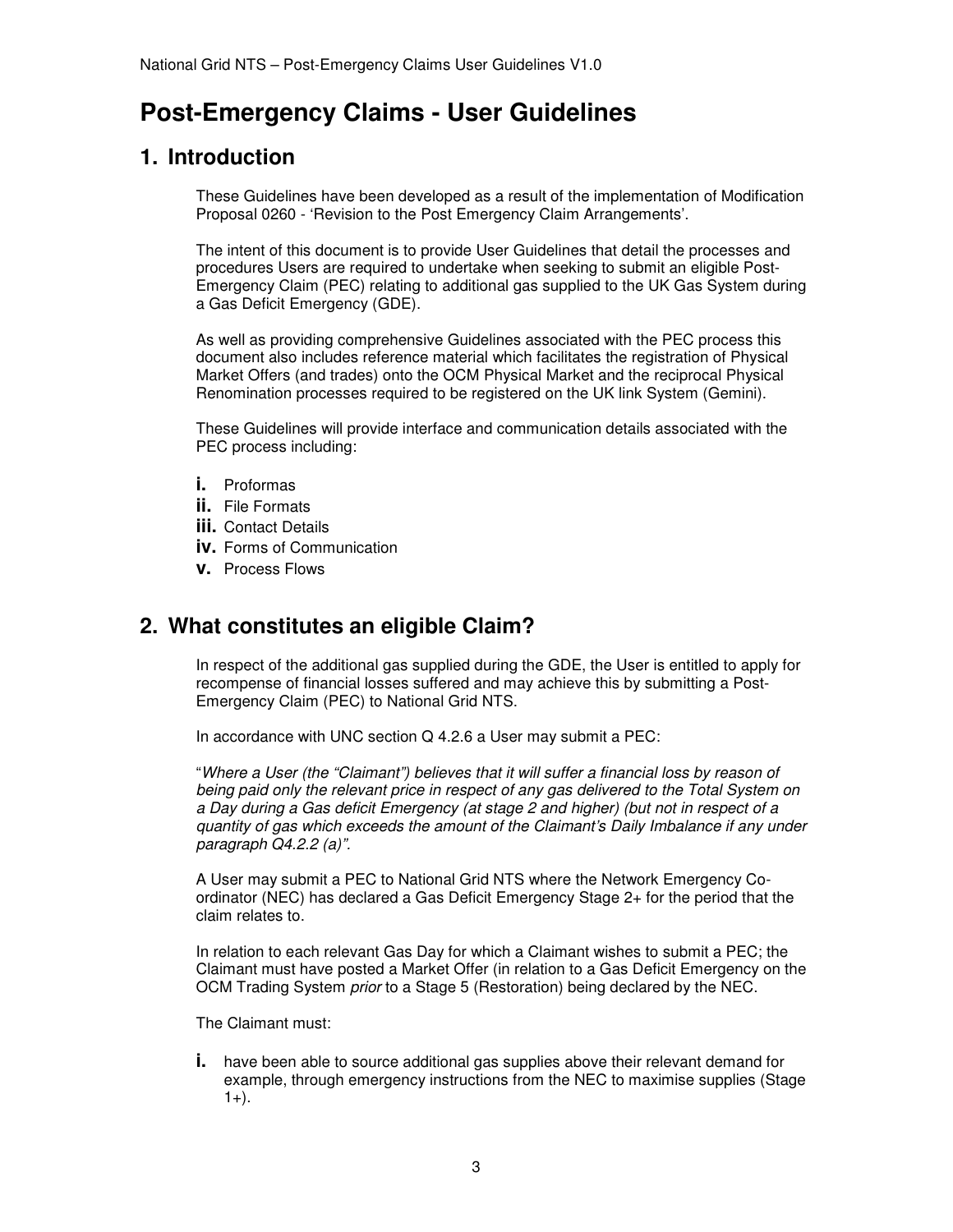**ii.** have effected demand-side interruption of interruptible or firm DM loads prior to receiving instruction from the relevant transporter upon direction from the NEC to enact Emergency Curtailment at that Offtake and the initiation of the ECQ process (prior to Stage 3)

An eligible Post Emergency Claim will relate to a single Physical Market Offer which:

- **i.** relates to a Gas Day within a Gas Deficit Emergency Stage 2+
- **ii.** was registered on (but not taken or, withdrawn from) the OCM Physical Market
- **iii.** was offered on the OCM Physical Market before the end of duration of the relevant Gas Day
- **iv.** was offered on the OCM Physical Market prior to the NEC declaring a Stage 5 emergency (restoration).

## **3. OCM Physical Market Offer - Posting**

For the purposes of initiating an eligible Post Emergency Claim the Claimant is required to;

## **a Posting an OCM Physical Market Offer**

To place an offer (or offers), equal to the quantity of the PEC, onto the Physical Market of the 'On the day Commodity Market' (OCM), on the day of the GDE Stage  $2+$ .

The physical offer(s) will be placed on the OCM Physical Market in accordance with the provisions prescribed within the OCM Market Rules.

#### **b Register a nominated EOD Quantity that reflects the Physical Market Offer**

At the time that the Claimant places the offer onto the OCM Physical Market, the Claimant is required to register a nominated End of Day (EOD) quantity at the Eligible Trading System Point(s) that would have been associated to the Market Offer(s), had the Offer become a Physical Market Transaction.

#### **c Submit a P70/71 Interruption Notice to National Grid NTS**

Where a User instructs an End Consumer to turn off or turn down its demand the User is required to notify National Grid NTS. The P70/P71 interruption notice is required to have been effected where the User wishes to submit a PEC which, relates to a Demand-side Physical OCM Offer. For the avoidance of doubt, a Post-Emergency Claim will be rejected where the System Exit Point had been previously subject to Emergency Curtailment for the relevant GDE Day.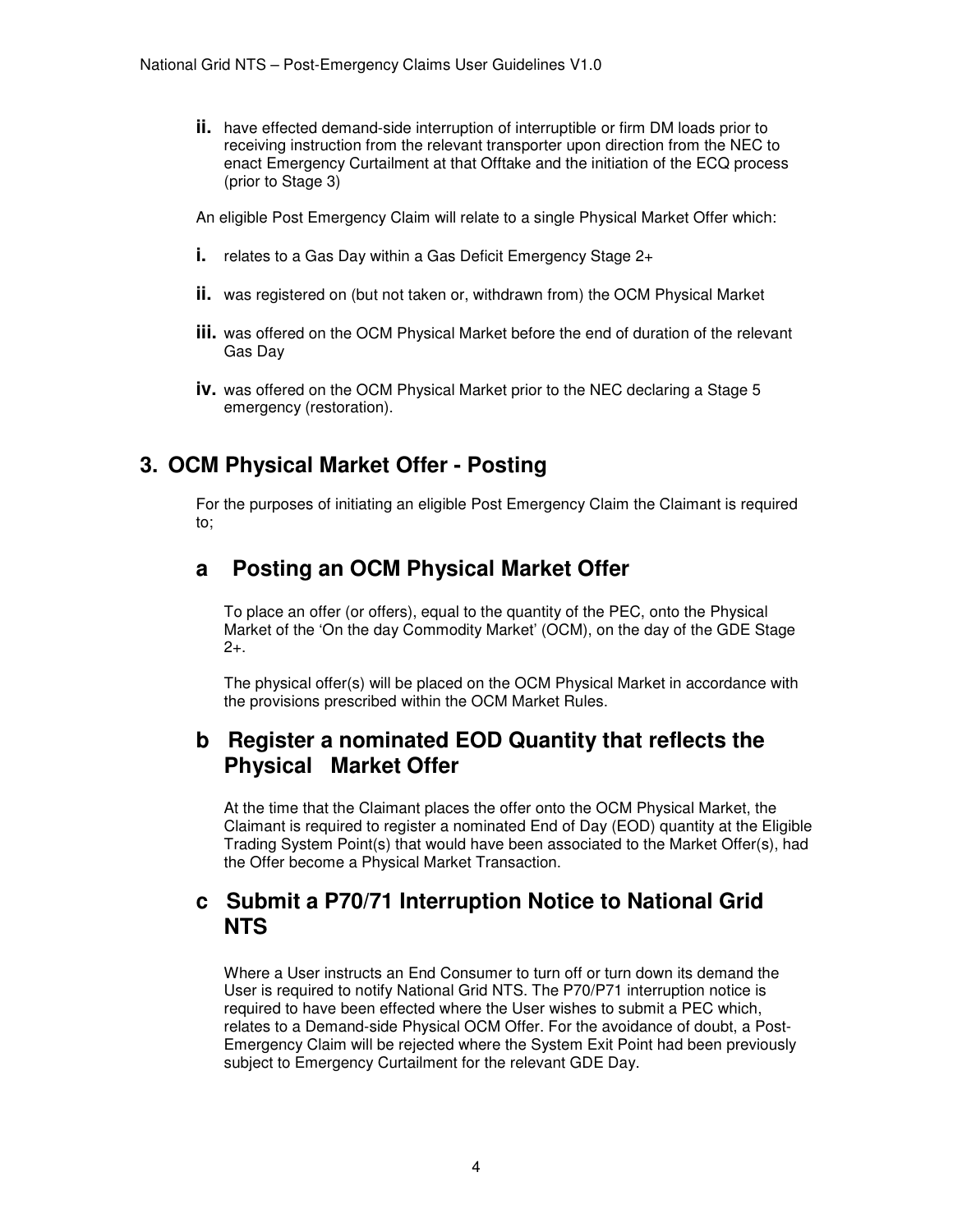For the avoidance of doubt, in the event that a Physical Market Offer is accepted by a counter-party as a trade, then that Physical Market Offer cannot be submitted by a User as a Post Emergency Claim.

#### **4. OCM Physical Market Offer accepted as a Trade**

In the event that the Physical Market Offer is accepted by a counter party on the OCM the offer becomes a Physical market transaction and is processed in accordance with the UNC TPD section D2.2 – 'Market Transaction and Trading Arrangements' and D2.3 – 'Contracted Renominations'.

## **a Register a Physical Trade Re-nomination**

 The User will be required to register a Physical Trade Re-nomination onto the UK Link Gemini system. The User must register the Physical Trade re-nomination(s) at the relevant Location(s) with an End of Day quantity that is equal (in aggregate where multiple locations have been used) to the corresponding OCM Physical Offer quantity.

## **b Modify the nominated EOD quantity set in Section 3.b**

In the event that the Physical Market Offer is accepted as a trade, the User will be required to consider whether to 'reverse' the action undertaken in accordance with Section 3.b . The rationale for this is to prevent 'double accounting' of the nomination and Physical Trade Re-nomination quantities.

Note. Within Gemini, OCM Physical Trade re-nominations i.e. forward and opposite flows, are registered (Special Function 'OC') separately from 'normal' nominations and renominations (Special Function is blank).

For further Guidelines associated with the registration of a reciprocal OCM Physical Renomination into UK Link (Gemini) following the acceptance of an OCM Physical Market Offer as a trade, please refer to the following Link on the National Grid Website:

> http://www.nationalgrid.com/NR/rdonlyres/4191B913-6FEB-4EAE-A66C-142DF0EE9C75/38317/OCMPhysicalRenominationsonGemini.pdf

This is also available on the National Grid Website (Gas>Operational information>Post Emergency Claims)

National Grid will undertake to provide an annual refresher presentation as part of the Operational Forum.

## **5. Submitting a Post Emergency Claim**

This section seeks to provide details of the information, the processes and procedures required to submit a PEC to National Grid NTS and should be read in conjunction with the UNC TPD Section Q4.2.6.

#### **a When is a Claim submitted?**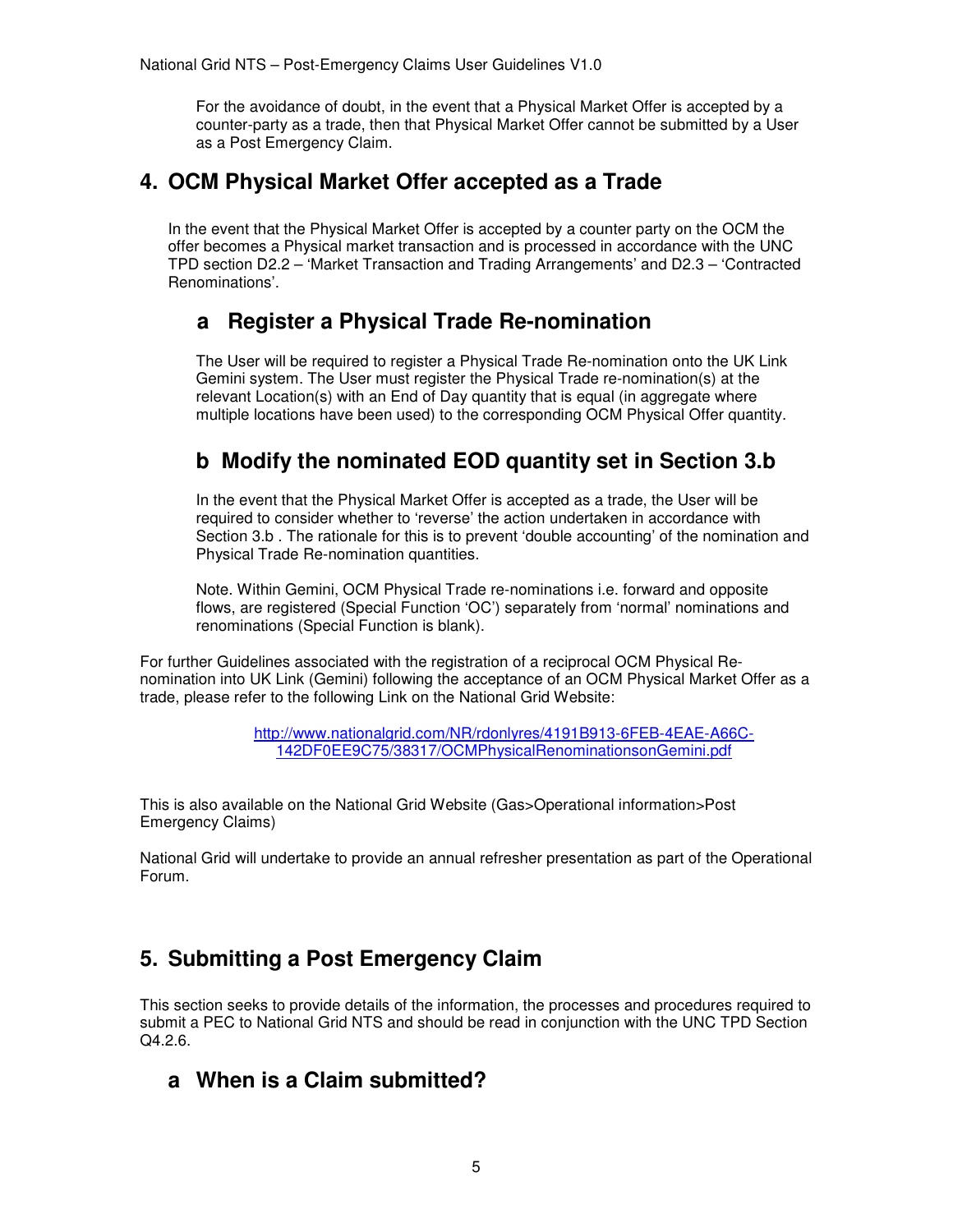A User may submit a PEC to National Grid NTS up to 6 Business Days after the relevant GDE Day. Where the GDE has run over several days a separate PEC must be submitted for each day during the GDE.

#### **b Who does the Claimant submit the Claim to?**

The PEC will be submitted to National Grid NTS not later than GDE day  $+ 6$  business days (the PEC Closeout Date).

Any PEC received after the PEC Closeout Date will be rejected.

PEC Submission contact details are:

**gasoperations.shipperliaison@uk.ngrid.com**

#### **c Claims submission – Claimant to National Grid NTS interface**

As part of the PEC submission, the User will provide the following mandatory details;

- **i.** Shipper Name/User-ID; Market Transaction ID; Gas Day; claimed quantity (kWh); offer price (p/kWh), time posted on the OCM.
- **ii.** The Eligible Trading System Point(s) that would have been associated to the Market Offer(s) had it become a Physical Market Transaction.
- **iii.** For each Eligible Trading System Point provided, the nominated end-of-day quantity for that Gas Day (at the time the offer was placed).
- **iv.** For each Eligible Trading System Point that would have been associated to a System Exit Point, a copy of the notification pertaining to either; the reduction of offtake at Firm Supply Points or Interruption Notice (P70/P71 notifications). The User is required to submit a P70/71 Interruption Notice to National Grid NTS. Where a User instructs an end consumer to turn off or turn down its demand it is required to notify National Grid NTS. The P70/71 interruption Notice is required to have been effected where the User wishes to submit a PEC which relates to a Demand-side OCM Physical Market Offer.
- **v.** Justification for the level of the Market Offer Price.

For each PEC the Claimant will submit a CSV file detailing the following information:

#### **Shipper Post Emergency Claim Submission File**

| <b>RECORD/FIELD NAME</b>       | <b>OPT</b> | <b>DOM</b> | <b>LNG</b> | DEC | <b>DESCRIPTION</b>                                                       |  |
|--------------------------------|------------|------------|------------|-----|--------------------------------------------------------------------------|--|
| <b>File header Information</b> |            |            |            |     |                                                                          |  |
| <b>CREATION DATE</b>           | M          |            |            |     | The date on which the file was<br>generated.<br><b>FORMATT: YYYYMMDD</b> |  |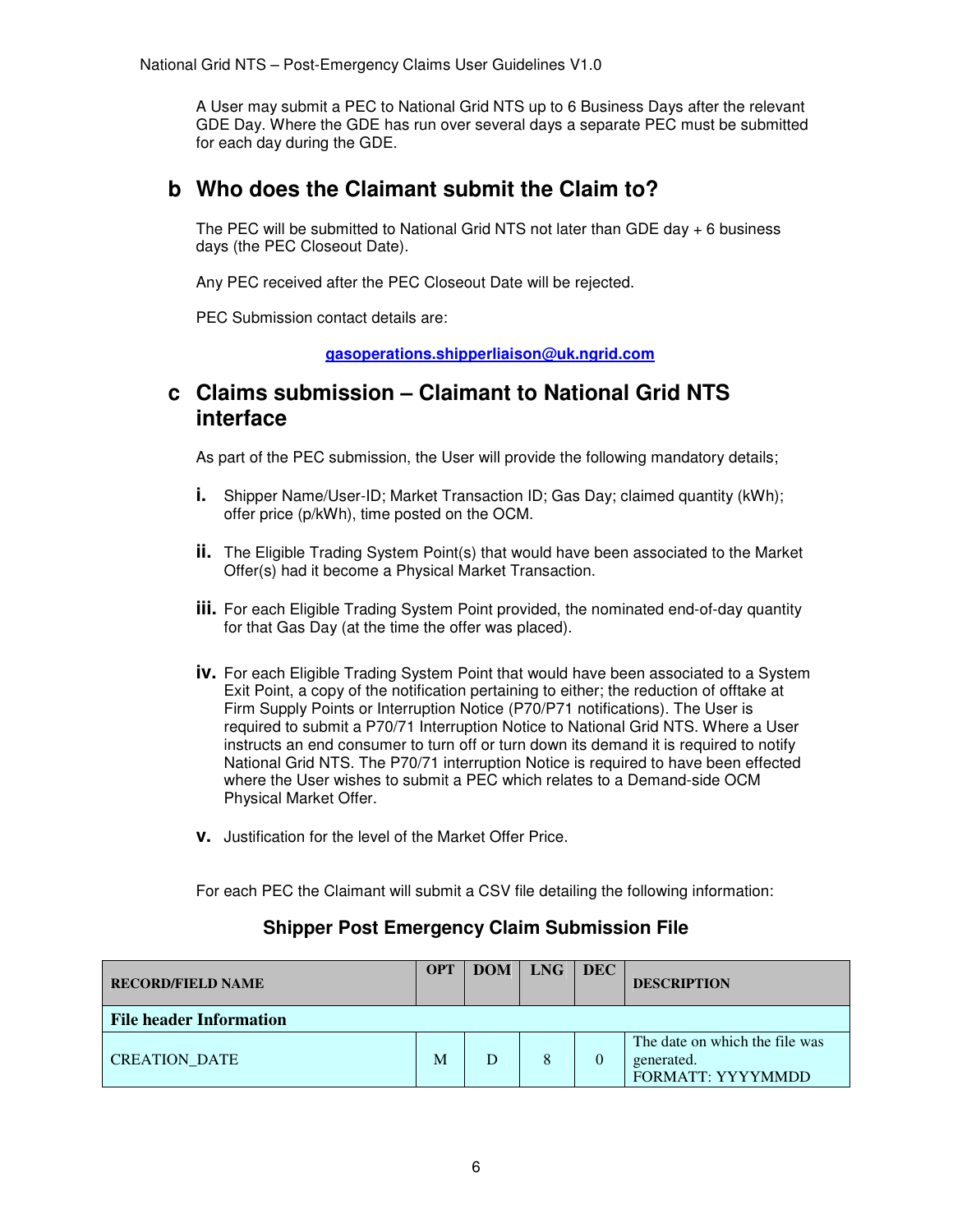| <b>CREATION_TIME</b>                          |                        | M            | M           | 6   | $\overline{0}$   | The time at which the file was<br>generated (within the creation<br>date)<br><b>FORMATT: HHMMSS</b> |
|-----------------------------------------------|------------------------|--------------|-------------|-----|------------------|-----------------------------------------------------------------------------------------------------|
| <b>GENERATION_NUMBER</b>                      |                        | M            | N           | 6   | $\mathbf{0}$     | A sequence number which<br>represents an issue of a file from<br>the User.                          |
| <b>File Data</b>                              |                        |              |             |     |                  |                                                                                                     |
| TRANSACTION_TYPE                              |                        | M            | T           | 3   | $\boldsymbol{0}$ | A code identifying the type of<br>request that this record<br>represents. VALUE : SPS               |
| SHIPPER_NAME                                  |                        | M            | T           | 20  | $\Omega$         | Gemini: Short name                                                                                  |
| SHIPPER_SHORT_CODE                            |                        | M            | T           | 3   | $\Omega$         | Gemini: Short code                                                                                  |
| ABBREVIATED_NAME                              |                        | M            | T           | 12  | $\overline{0}$   | The unique Shipper name found<br>within the Gemini<br>OBO_Party_Lookup screen                       |
| GAS_FLOW_DAY                                  |                        | M            | D           | 8   | $\boldsymbol{0}$ | The relevant gas day for Post<br><b>Emergency Claim</b>                                             |
| MARKET_TRANSACTION_ID                         |                        | M            | N           | 10  | $\overline{0}$   | OCM OFFER ID                                                                                        |
| MARKET_OFFER_DATE                             |                        | M            | D           | 8   | $\boldsymbol{0}$ | OCM Offer date. The date for<br>which the 'Offer ID' was posted.<br>FORMAT: DDMMYYYY                |
| <b>QUANTITY_CLAIMED</b>                       |                        | M            | N           | 9   | $\Omega$         | Market_Transaction_Quantity<br>(kWh)                                                                |
| PRICE_CLAIMED                                 |                        | M            | N           | 8   | $\overline{4}$   | Validated against<br>Market_Offer_Price                                                             |
| TOTAL_NOMINATED_EOD_QUANTITY                  |                        | M            | $\mathbf N$ | 9   | $\boldsymbol{0}$ | Nominated quantity (kWh) at the<br>time the OCM Physical Market<br>Offer was posted.                |
| P70-P71-submitted                             |                        | M            | $\mathbf T$ | 1   | $\Omega$         | $Yes$ or $No$                                                                                       |
| <b>Additional locations (up to 9 entries)</b> |                        |              |             |     |                  |                                                                                                     |
|                                               | <b>LOCATION</b>        | M            | $\mathbf T$ | 10  | $\overline{0}$   | Gemini Meter-IDs to which the<br><b>OCM</b> Physical Offers                                         |
|                                               | NOMINATED_EOD_QUANTITY | M            | $\mathbf T$ | 9   | $\boldsymbol{0}$ | Nominated quantity (kWh) at the<br>time the OCM Physical Market<br>Offer was posted.                |
|                                               | P70-P71-SUBMITTED      | $\mathbf M$  | $\mathbf T$ | 1   | $\boldsymbol{0}$ | $Yes$ or $No$                                                                                       |
| USER_CONTACT_NAME                             |                        | M            | $\mathbf T$ | 30  | $\overline{0}$   | Contact name of user submitting<br>the claim.                                                       |
| <b>USER CONTACT NUMBER (1)</b>                |                        | $\mathbf M$  | ${\bf N}$   | 11  | $\boldsymbol{0}$ | Contact number(s) of user                                                                           |
| <b>USER CONTACT NUMBER (2)</b>                |                        | $\mathbf{O}$ | ${\bf N}$   | 11  | $\boldsymbol{0}$ | submitting the claim.                                                                               |
| PRICE_CLAIMED_JUSTIFICATION                   |                        | M            | $\mathbf T$ | 300 | $\boldsymbol{0}$ | Free text box for description of<br>justification.                                                  |

#### **Note 1:**

OPT - Optional, Mandatory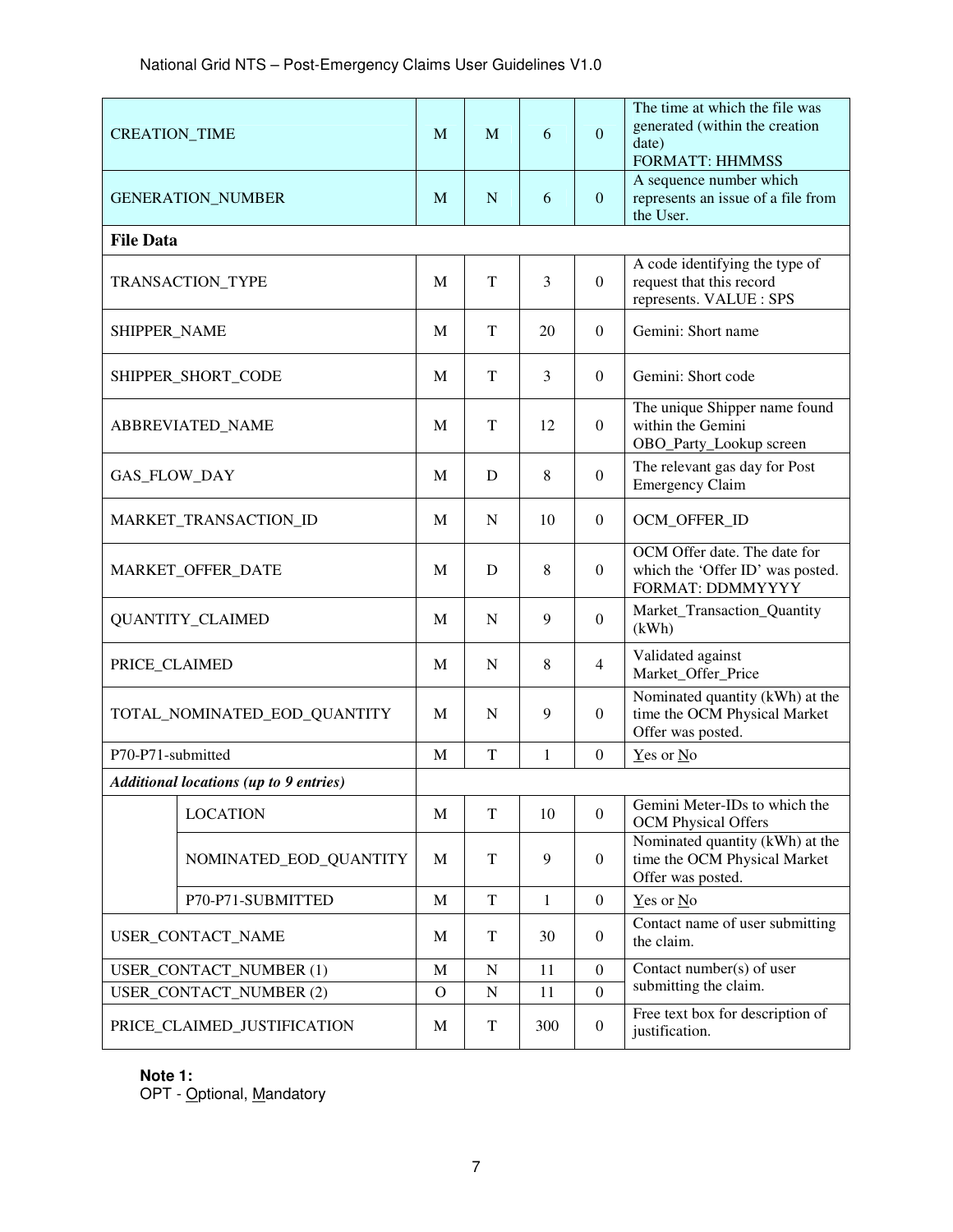DOM - Domain i.e. Text. Numeric Date M Timestamp DEC - Number of decimal places

**Note 2:** 

All the text fields will be enclosed in double quotes

## **d Claimant to National Grid NTS Interface (spreadsheet)**

Provided below is a template of the spreadsheet which is required to be populated and submitted to National Grid NTS by Users in order to initiate a Post Emergency Claim; This is also available on the National Grid Website (Gas>Operational information>Post Emergency Claims)



#### **e PEC - Price Justification**

Users are required to provide National Grid with a justification of the offer price claimed as part of the PEC. To this end the 'Shipper Post Emergency Claim Submission File' includes 300 free text field, in which the User will provide details that it considers support the offer price value. The offer price justification details will generally only be considered should the PEC require further evaluation by Ofgem as part of its Economic Price Assessment process e.g. those PECs above the 80% trigger. Users should therefore not feel constrained by the free text field and may wish to send additional supporting justification direct to Ofgem.

Ofgem contact details:

TradingArrangements@ofgem.gov.uk

#### **6. Post-Emergency Claims validation processes**

#### **a National Grid NTS 'sense check' validation process**

National Grid NTS will validate the PEC to ensure that the correct details have been submitted and cross check details with information provided by the Market Operator. This preliminary validation will be completed by M+16 Business days following the GDE day. At M+16 following the GDE day National Grid NTS will inform the Claimant of the progress of its PEC submitted, both rejected and approved. Please note that National Grid will use best endeavours to highlight any data error in the PEC submission prior to the PEC Closeout Day.

National Grid NTS will undertake the following 'sense check' validation rules on all submitted claims: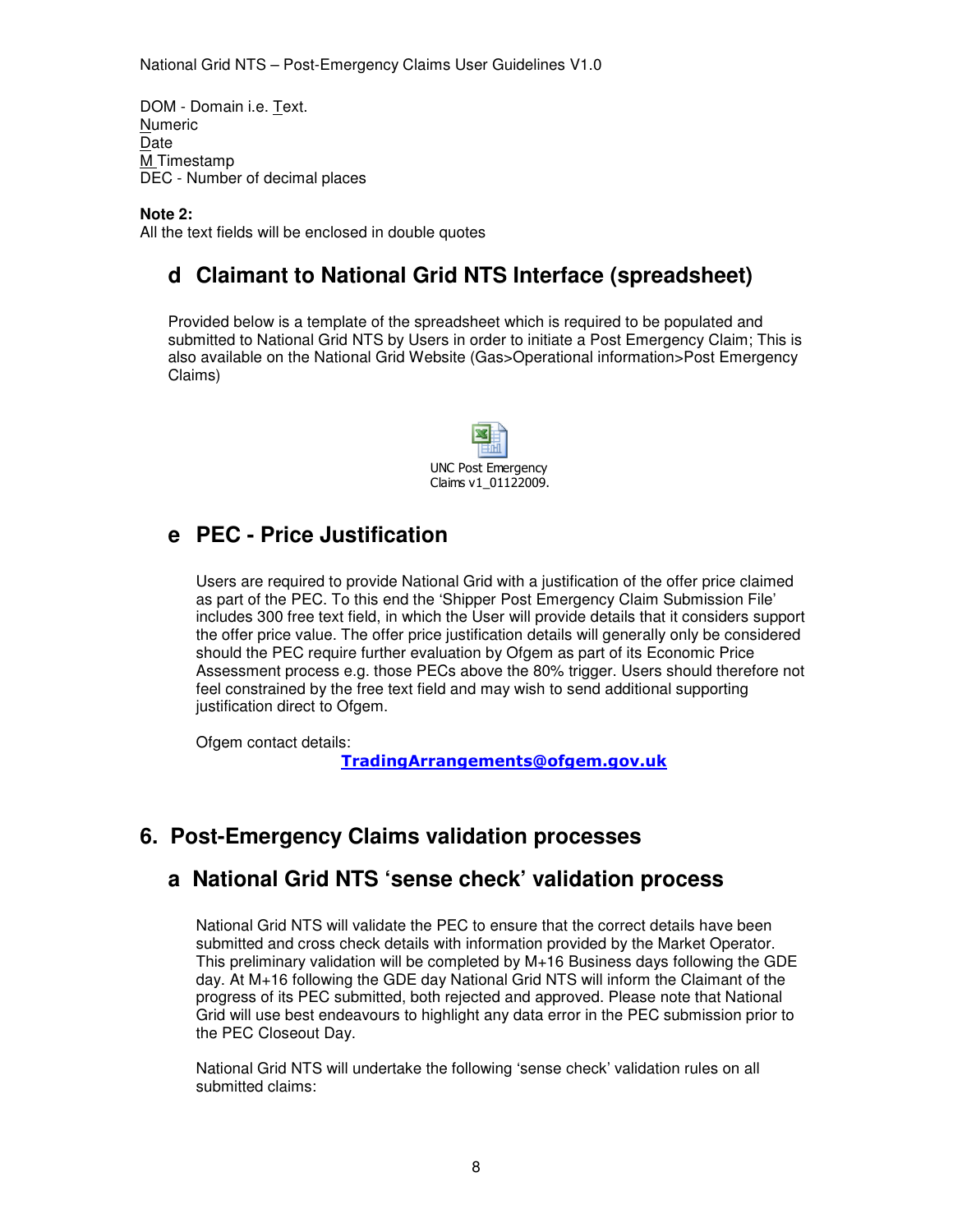- **i.** The PEC relates to a single Physical Market Offer registered on the relevant the GDE Gas Day, before the end of duration of the relevant GDE Gas Day, and prior to the NEC declaring a Stage 5 emergency (restoration).
- **ii.** The Claimant has submitted a PEC to National Grid NTS within six (6) Days following the relevant GDE Gas Day, the '**Post**-**Emergency Claims Closeout Date**'.
- **iii.** The PEC relates to a Physical Market Offer that remained on the trading system at the end of the relevant GDE gas day.
- **iv.** The PEC will be rejected where a Claimant registered a Physical Market Offer (based on timestamp) on the Trading System;
	- 1) and the Eligible Trading System Point related to a System Exit Point after the time at which the NEC declared the GDE Stage 4 (Allocation and Isolation) and/or;
	- 2) after the time at which the NEC had declared a GDE Stage 5 (Restoration); and/ or
	- 3) The Claimant is not a Registered User at the relevant System Point.
- **v.** The PEC data submitted by the claimant correspond with data received from the Market Operator.

#### **b xoserve PEC Validation – Scale-back and the Economic Price Assessment Trigger Processes**

Following completion of the 'sense check' validation by National Grid NTS, between M+16 and M+26 xoserve will undertake the validation of the PEC against the Claimants imbalance position and will apply the Economic Price Assessment Trigger. (Note: the PEC validation takes place post M+15 Allocation Closeout).

#### **i. Scale-back taking account of Claimant's Daily Imbalance Position**

Where the PEC is greater than the Users imbalance (long position) for the relevant GDE day, xoserve will scale-back the claim to the imbalance position. xoserve will apply the submitted offer price to the scale-back volume where there is more than one price for the GDE day, the price will be applied to the volume in ascending order, up to the imbalance quantity.

The following validation assessments will be undertaken:

- 1) The Claimant must have a surplus Daily Imbalance quantity for the relevant GDE Gas Day(s) for the Claim to be valid.
- 2) Where a Claimant submits a single PEC for the relevant GDE Gas Day, and the Market Offer Specified Quantity exceeds the User's Daily Imbalance quantity surplus for that Day then;
	- (a) The Market Offer Specified Quantity will be scaled-back to the User's surplus Daily Imbalance quantity for that Day.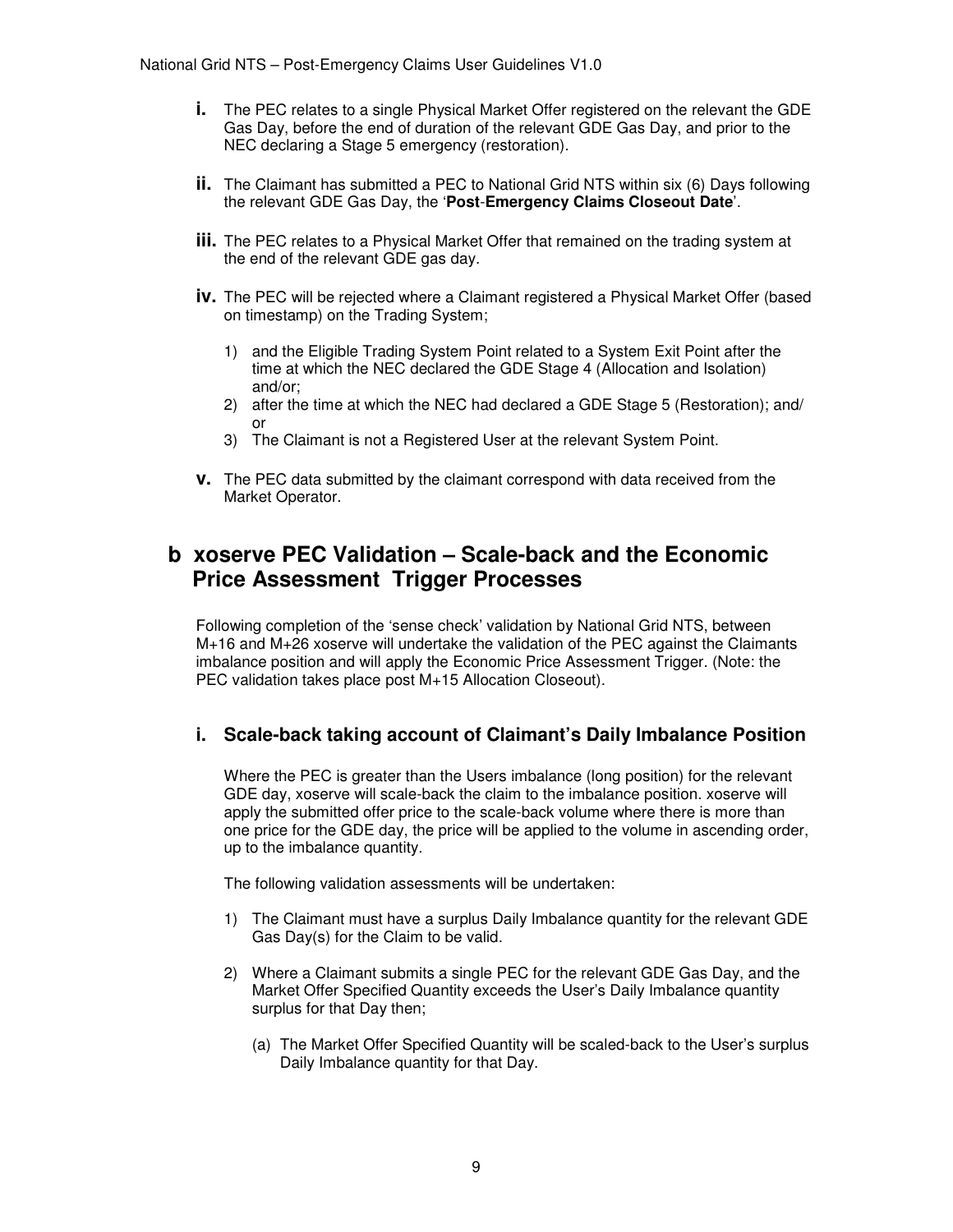- (b) For the avoidance of doubt, the Claimant will receive payment based on the scaled-back Market Offer Specified Quantity in the event the PEC is valid.
- (c) Where a Claimants submits multiple PECs for the relevant GDE Gas Day and the aggregate Market Offer Specified quantities exceed the User's Daily Imbalance surplus then;
	- (i) The aggregate Market Offer Specified quantities will be scaled-back to the User's surplus Daily Imbalance quantity for that GDE Day.
	- (ii) The order in which the Market Offer Specified quantities will be scaled back is based on descending Market Offer Price order (highest priced quantities excluded first).
	- (iii) For the avoidance of doubt, the Claimant will receive payment based on the remaining Market Offer Specified quantities / prices after the scale back has taken place.
- (d) National Grid NTS notify Users of any scale back that have been applied to a Claim by M+26.

#### **ii. Economic Price Assessment Trigger**

The purpose of the Economic Assessment Trigger is to establish a price level at which the majority of PECs will be considered valid (thus deemed approved) with those claims above the trigger requiring further economic assessment by Ofgem.

xoserve will apply the Economic Assessment Trigger including all valid PECs submitted for the relevant GDE Gas Day. This process will take place once the scale back process is complete.

The Economic Assessment Trigger will determined as follows:

- 1) All 'valid' PECs will be stacked in descending price and Market Offer Timestamp order.
- 2) Sum the claimed quantities of all PECs in the stack.
- 3) Multiply the aggregated claimed quantities by 80% to obtain the trigger (volume): the "**Economic Price Assessment Trigger**".
- 4) Aggregation of each claimed quantity (lowest priced within timestamp first) within the stack:
	- (a) All stacked Post-Emergency Claims whose volume in aggregate is priced below the Economic Price Assessment Trigger e.g. within the 80%, will be assigned a status of 'deemed approved' (for payment).
	- (b) Remaining claims will be assigned a status of requiring 'subject to economic price assessment' (prior to payment).
	- (c) A claimed quantity might be split by the trigger in which case the whole claim will be assigned a status of 'subject to economic price assessment'.
- 5) At M+26 National Grid NTS will publish a report on to the National Grid NTS Website detailing the result of the validation process.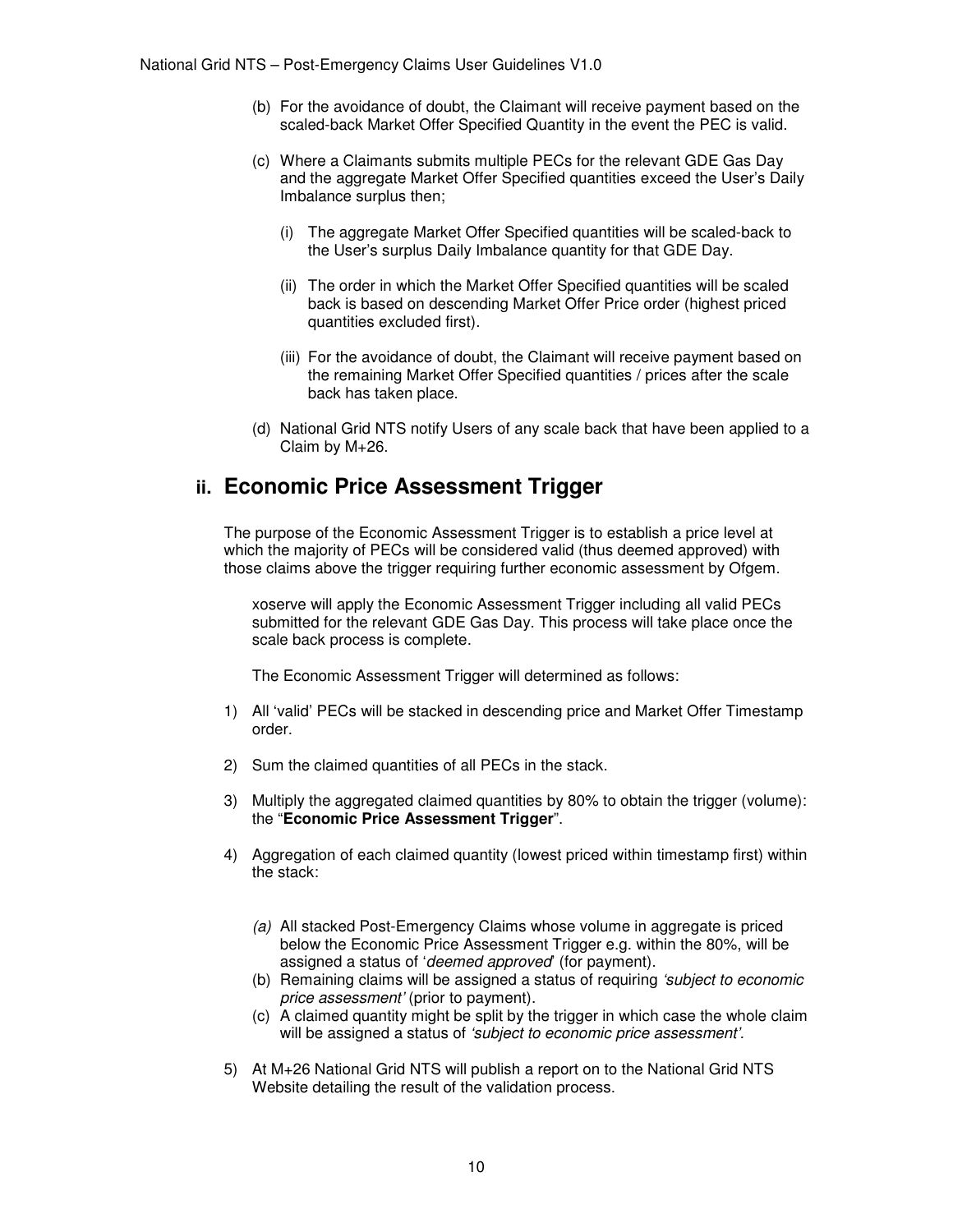#### **c Ofgem Economic Price Assessment Process**

Following the application of the Economic Price Assessment Trigger (at  $M+26$ ), National Grid NTS will submit **all** validated PECs (below and above the Economic Price Assessment Trigger) together with their status, to the Ofgem for its oversight. This data will be submitted in a single batch on a given date: the '**Post-Emergency Claims Review Date'**.

Ofgem will undertake to carry out the follow Economic Price Assessment on all PECs which are above the Economic Assessment Trigger:

- **i.** The Post-Emergency Claims Review Date will be 10 Business Days after the M+15 allocation close out.
- **ii.** For the avoidance of doubt, where a single Gas Deficit Emergency occurs over multiple Billing Periods, National Grid NTS will progress and submit validated PECs to Ofgem in batches that are specific to each of the Billing Periods.
- **iii.** PECs submitted for review and/or requiring an Economic Price Assessment will be carried out under the instruction of Ofgem.
- **iv.** For each relevant Gas Day and under Licence Condition A11(18) Ofgem may approve each PEC following which National Grid NTS will arrange payment to the Claimant(s) of the amount approved by Ofgem.
- **v.** In the event National Grid NTS does not receive notification to the contrary within 28 days, it will assume that all those submitted PECs have passed the Economic Price Assessment review and, are deemed valid for payment.
- **vi.** Where a PEC has passed the Economic Price Assessment review, the Claimant will receive the claimed price (less the applicable SAP on the Gas Day relevant to the claim).
- **vii.** Where a PEC has 'failed' the Economic Price Assessment review, National Grid NTS will inform the Claimant of the reason and dependent on the direction from the Authority;
	- 1) The User may receive payment (less the applicable SAP) of the claim based on the next available (approved) PEC that is priced immediately below that of the 'failed' PEC.
	- Or;
	- 2) In the event that it is the only valid PEC that had been submitted to National Grid NTS, the Claimant would receive a scaled-back claim price (less the applicable SAP) based on a Physical Market Transaction (trade) that had been accepted on the OCM for the relevant Gas Day; and whose Market Offer Price was immediately below that of the 'failed' Post-Emergency Claim price.

Or;

- 3) The Claimant would receive no further payment.
- **viii.** Under the UNC General Terms Section A Dispute Resolution, a User may appeal the decision provided under rule 3.1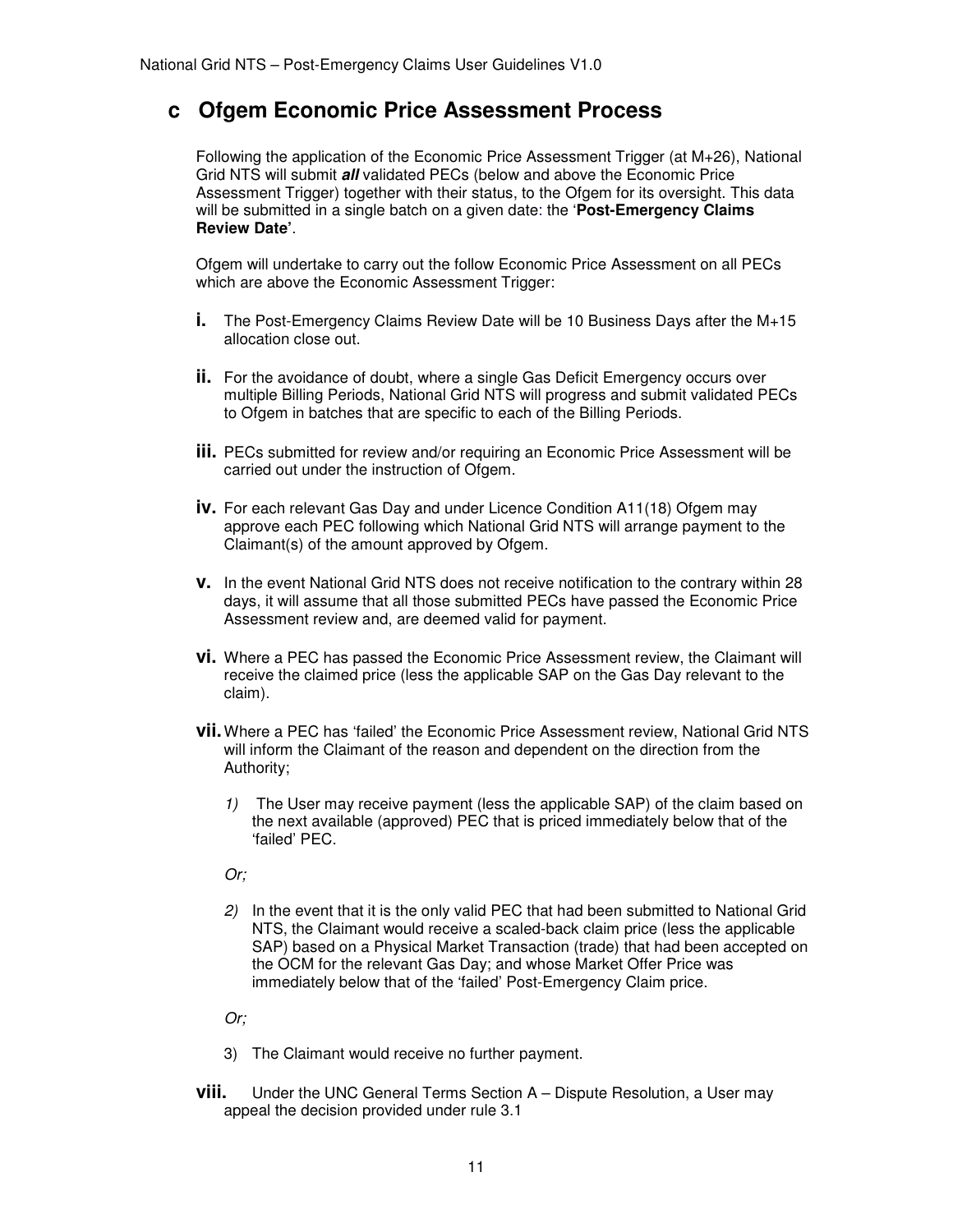## **d Settlement of PECs**

29 days following the PEC Review Date the **'Post-Emergency Claims Approval Date**', All valid PECs will be cleared through the 'Emergency Claims Neutrality' process and invoiced through the Balancing Neutrality processes.

xoserve will batch all valid PECs for relevant GDE days that fall within a billing period. Payments will then be settled in accordance with existing invoicing arrangements.

#### **7. PEC Process Flow**

Attached is the PEC process flow diagram, providing details of the timeline of events and User notification: This is also available on the National Grid Website (Gas>Operational information>Post Emergency Claims)



## **8. Publication, Notification Arrangements and Contact Details**

#### **a Publication of PEC information**

#### **1) Publication 1**

Not later than 10 Business Days after the Post Emergency Claim Closeout Date (in accordance with UNC TPD Q4.5.19 (a)) all Claims submitted to National Grid NTS) will be published on the National Grid Website.

#### **2) Publication 2**

1 Business Day after the Post Emergency Claims Review Date (in accordance with UNC TPD Q4.5.19 (b)) National Grid NTS will publish details of all Claims which have been rejected, submitted to and evaluated by the Authority. These will be available on the National Grid Website.

#### **3) Publication 3**

15 Business Days after the Post Emergency Claim Approval Date ( in accordance with UNC TPD Q4.5.19 (c)) National Grid will publish all valid Claims on the National Grid Website.

#### **b Contact Details**

**i. Contact Details: for queries associated with the preliminary submission of a PEC and the 'sense check'** 

Upon receipt of a PEC, National Grid NTS will carryout a 'sense check' validation of the data provided by the User and ensure that each claim conforms to the requirements set out in UNC section Q4.5.8 and Q4.5.10. National Grid NTS will reject any Claims which do not conform to the prescribed requirements. At this stage all correspondence must be directed to National Grid NTS: